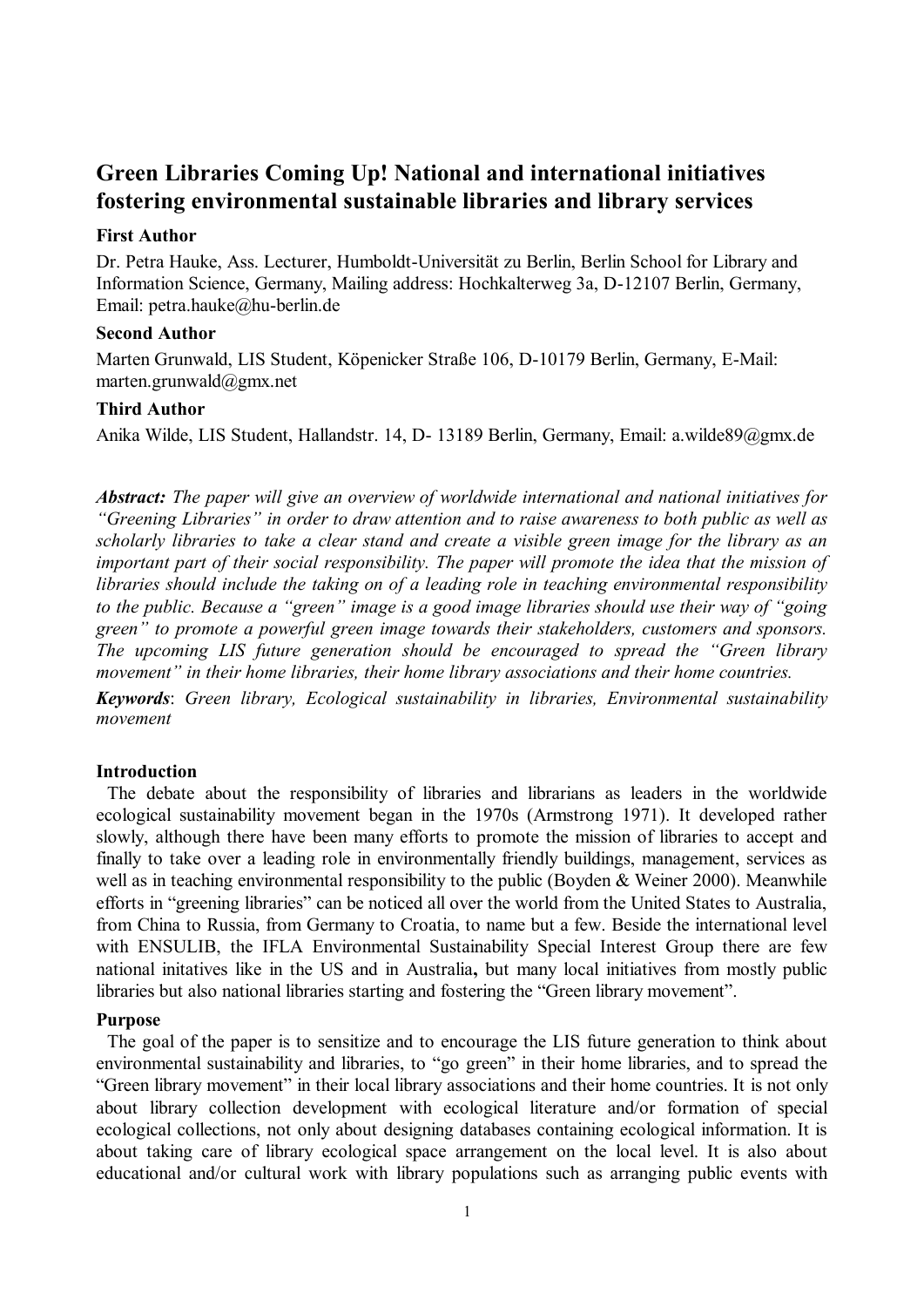known ecologists. It is about implementing the elements of ecodesign and ecology **in** everyday library practice. It is  $-$  in sum  $-$  adopting library and librarians responsibility as well as visible leadership through ecological sustainable buildings and equipment, operations and education.

# **Method**

Within a book project at the Berlin LIS School a bibliography was undertaken to find out where and how in the library world green library initiatives are on the agenda. Based on the literature, a checklist was compiled on all aspects of a "green library": buildings, management and services.<sup>1</sup>

In addition a survey was undertaken asking national library associations, library schools and other library organizations how the issue of "green libraries" is currently handled in their countries and which initiatives are already undertaken or planned.

We asked:

- Are there any national Green Library initiatives in your country by the national library association: a working group, round table, or Green Library policies?
- Are there any regional/local Green Library initiatives, public or academic libraries going green? Regional/local Green Library networks?
- Are there any institutions fostering the Green Library movement **-** library schools teaching "The Green Library", library conferences going green etc.?
- Are there any Green Library websites, journals**,** or networks?
- Are there any other Green Library initiatives of which you are aware?

#### **Findings**

 $\overline{a}$ 

#### *What is a Green Library? A checklist*

For any public building project a checklist can be useful to ensure that everything has been considered to come to a successful solution. Sustainability has become more and more important in the field of public building programs. Therefore library building or renewal projects are more often expected to be "green".

Of course no checklist can ever be complete when it comes to complex tasks but it can help to make the recipient aware of important facts to think of. The following checklist tries to give a general overview about the topics that have to be considered when planning and running a "green" library.

The list consists of 12 major points. (1) The first point is "project planning and finances". It is crucial to bring the factor "sustainability" into the project as early as possible. (2) The second point is "tendering". Especially in the field of public buildings there should be a sense of role modeling for other building projects. (3) The third point is to choose the right location. Ecologic aspects such as contamination of the ground, emissions, climactic conditions but also factors such as noise or place for personal or public transport play an important role when building a "green library". (4) The construction process and (5) the building structure must meet the standards that have been set for the project (facades, climatization, energy supply, materials etc.).

(6) Furthermore the interior needs have to be planned as well. Especially the materials used and the design should create a "green" and natural atmosphere.  $(7)$  Also, the use of "green" information technology has to be discussed as well as (8) adapted user services that provide reprographic services in a sustainable way (scanning instead of printing etc.). (9) Another important point is library management. (10) Librarian tasks (shipping, archiving etc.) have to be

<sup>&</sup>lt;sup>1</sup> The bibliography as well as the checklist are online available at [http://www.ibi.hu](http://www.ibi.hu-berlin.de/studium/studprojekte/buchidee/2012-13)[berlin.de/studium/studprojekte/buchidee/2012-13](http://www.ibi.hu-berlin.de/studium/studprojekte/buchidee/2012-13) (retr. Dec 12, 2013).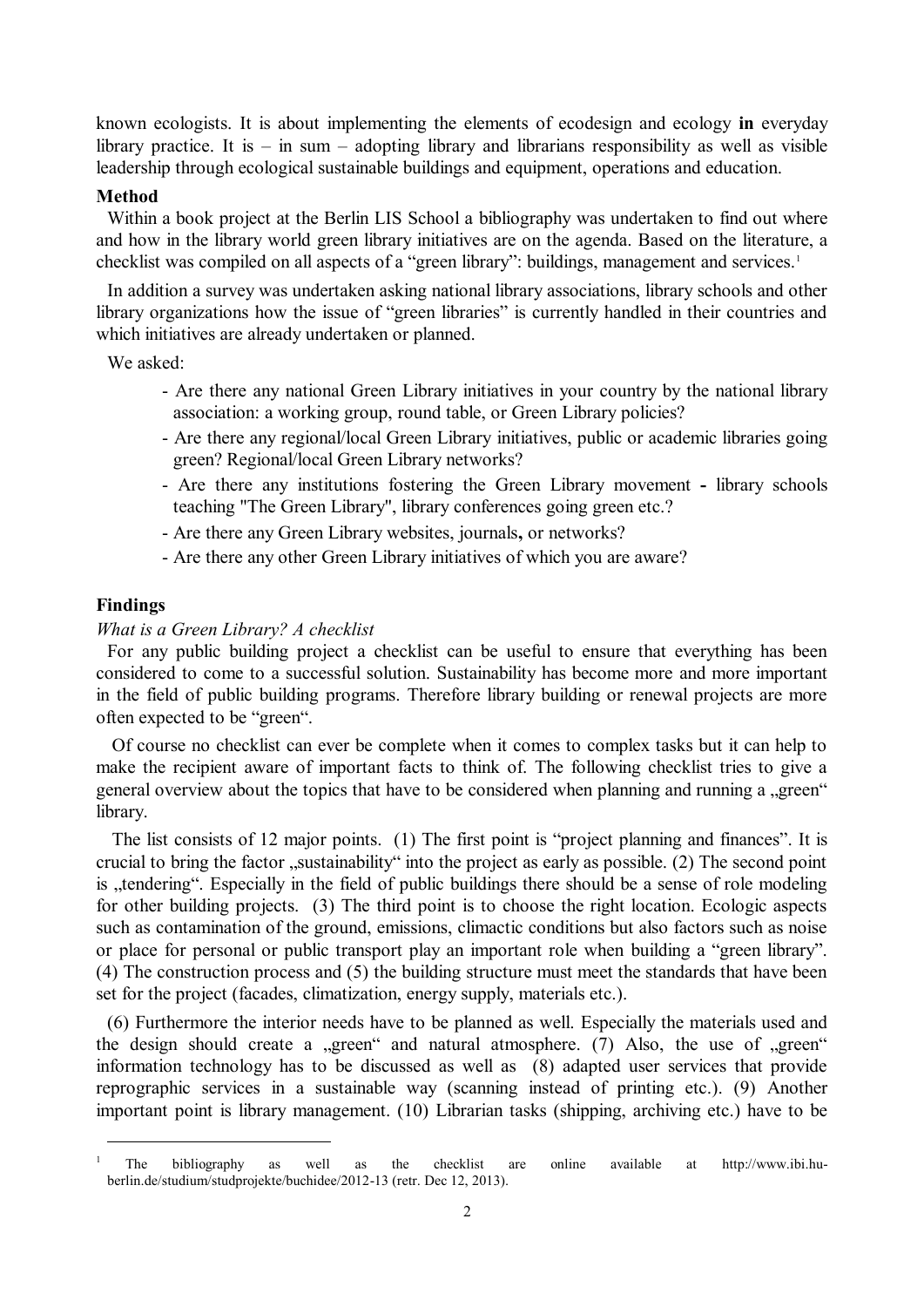reconsidered under a "green" focus as well as running the building itself (green cleaning, recycling of waste etc.). Also strategic goals must be taken into account. Monitoring energy costs and controlling the savings create a transparent atmosphere and influence others to join the example. (11) Marketing and PR, together with  $(12)$  "Certificates" make sure that all the efforts that have been put into constructing and running a sustainable building are communicated to the public. It is not just about self-indulgence but more importantly about informing about what is possible to make public buildings in general and libraries in specific more sustainable.

All in all a "green" library is more than just the sum of its parts. It needs to be run sustainably as well. Therefore this checklist shall help to encourage and give advice to librarians all around the world to think about "greening" their libraries at a suitable level.

#### *International initiatives*

From about 2000 on, a "green library movement" developed (Antonelli 2008). This green library movement was obviously inspired by the US American Sustainable Communities Movement (Long 2000). But most of the efforts focused on ecological sustainable buildings when discussing the green library movement, e. g. "a new century in public library architecture" (Tseng 2007). Initiatives were developed promoting increased environmental awareness and ecological sustainable design as well as services in libraries and were published in journals, books and more and more online on "green" webpages (Coyle 2008).

Also library associations and organizations like SLA (Special Libraries Association, Davis 2008) became aware of "green conferences", supporting their member libraries by launching specific groups like the Australian Library and Information Association (ALIA Sustainable Libraries Group 2010). Conferences on "green" themes like the  $16<sup>th</sup>$  Seminar of the LIBER Architecture Group were held in Prague, Czech Republic 2011 (Sommer & Feldsien-Sudhaus 2012). The American Library Association has been involved with this issue since the 1990s (Link 1992) and in 2013 started a petition for a new Sustainability Round Table<sup>2</sup> to foster in the advancement and dissemination of sustainable services and practices.

On the occasion of the  $75<sup>th</sup>$  anniversary of IFLA, the International Federation of Library Associations and Institutions implemented sustainability issues in their "Statement on libraries and sustainable development", published in 2002. The statement does not focus directly on environmental sustainability, but this issue should be considered included. The IFLA Library Buildings and Equipment Section<sup>3</sup> picked up IFLA's directive on sustainable development in their IFLA Library Building Guidelines (Wagner et al. 2007). During the 75<sup>th</sup> IFLA World Library and Information Congress 2009 in Milan, Italy, the newly formed IFLA Special Interest Group  $ENSULIB$  (Environmental Sustainability and Libraries)<sup>4</sup>, sponsored by the IFLA Preservation and Conservation Section<sup>5</sup>, offered their first conference session "Libraries and awareness about sustainability"<sup>6</sup>, followed by related sessions in 2010–2013. From 2009 on, articles on environmental sustainability and libraries were also published in the International Preservation News, by the IFLA Preservation and Conservation Core Activity PAC.<sup>7</sup>

At the 77<sup>th</sup> IFLA Congress 2011 in San Juan, Puerto Rico, the IFLA Library Buildings and Equipment Section hosted a conference session on "Sustainability issues in the design of libraries:

 $\overline{a}$ 

 $2$  Retr. Sept 14, 2013 from http://greeningyourlibrary.wordpress.com/2013/01/11/petition-to-start-a-new-sustainability-round-tablethrough-ala/.

<sup>&</sup>lt;sup>3</sup> Retr. Sept 14, 2013 from http://www.ifla.org/ES/library-buildings-and-equipment.

<sup>&</sup>lt;sup>4</sup> Retr. Sept 14, 2013 from http://www.ifla.org/environmental-sustainability-and-libraries.

<sup>5</sup> Retr. Sept 14, 2013 from http://www.ifla.org/preservation-and-conservation.

<sup>6</sup> Retr. Sept 14, 2013 from http://www.ifla.org/node/6202.

<sup>7</sup> Retr. Sept 14, 2013 from http://www.ifla.org/pac.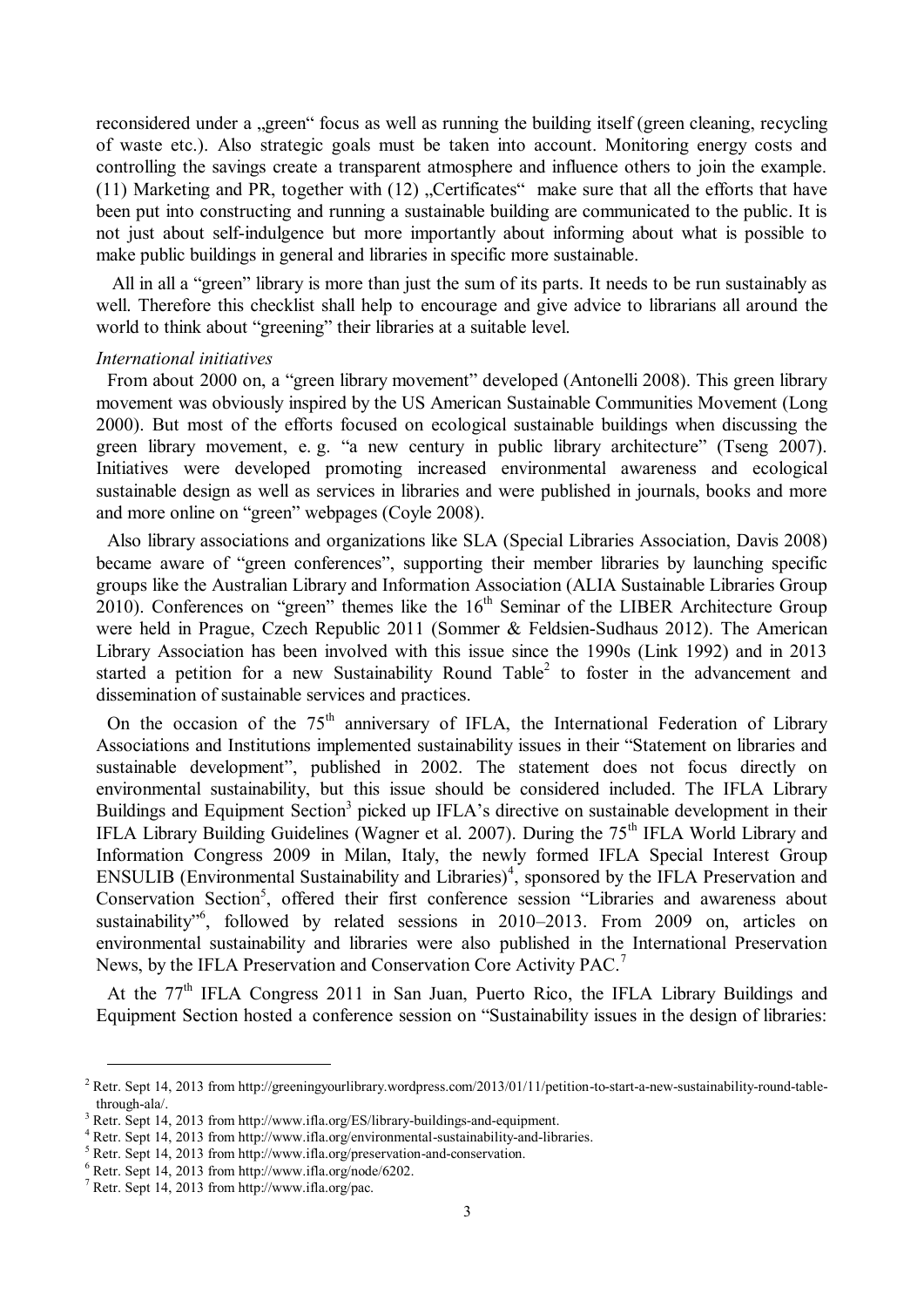the importance of creating environmentally responsible library facilities and spaces in the  $21<sup>st</sup>$ century".<sup>8</sup>

Last but not least: Resulting from an LIS students book project undertaken at the Berlin LIS School, volume 161 of the "IFLA publication series", published in July 2013, titled "The Green Library" (Hauke et al. 2013), written by experts in their field from nearly all over the world, covers subjects and best practice examples not only from the USA but also from Europe and Asia on "how to green" libraries and how and where libraries and librarians demonstrate both ingenuity and ethical leadership in dealing with "green" issues. Beside these articles it offers the already mentioned bi-lingual German-English checklist on "Sustainable buildings, equipment, and management" by K. U. Werner and a bibliography covering publications from 2000 on.<sup>9</sup>

#### *Wikipedia and blogs*

More general information can be found in easy to access online sources. One good way to get initial knowledge on Green Libraries is the Wikipedia article. <sup>10</sup> It provides a broad definition about the topic and offers a "how to become green" section, which can be seen as a first glance into to the tasks that have to be done to successfully "green" ones library. On top of that the article offers reasons why sustainability has become so important for libraries. The recipient is enabled to understand the necessity to convert their library into a Green Library. Last but not least there are some international examples of Green Libraries. The paper is arranged from general information about Green Libraires to more specific examples leading the reader through the topic.

Another way of getting into the field of sustainability in libraries is through blogs. Two of them are remarkable: The Green Library Blog<sup>11</sup> and Going Green @your library<sup>12</sup>.

The first blog"s aim is mainly to establish a list of important "activities, events, literature, and projects"<sup>13</sup> that deal with energy and water consumption of buildings as well as the materials that can be used in Green Libraries to reduce negative influence on the users health and the environment as a whole. The second blog offers in addition a more artistic approach. You will find a lot of information about movies that deal with "green" ideas. Furthermore, of course, there are links to other blogs and conferences.

## *International survey*

 $\overline{a}$ 

We received answers from 39 countries in Africa, Asia, America, Australia, and Europe. A few of them, e.g. from Africa, just told that there are no initiatives as yet, but they are interested in the subject and want to get more information about it. Others like the US and Australia have very active nation-wide initiatives, round tables or library association sub-groups. In most countries there are local initiaves mostly by public libraries. But in many cases the librarians are working hard not only to act locally but to disseminate the idea through reports and conference papers etc. to a broader audience with intent to create a Green Library network in their country.

In the economically weakest countries, the main focus is on the economy, policy and society; therefore, these countries rank low in terms of things like saving energy and resources spent on libraries. That affects especially nations in Africa like Nigeria or Zimbabwe but also found on other continents like Asia with economically weak countries. At the project for a National eBook Library in Bangladesh you can see, that the focus is on developing technique for education and amount to save resources.

<sup>8</sup> Retr. Sept 14, 2013 from http://conference.ifla.org/past/ifla77/library-buildings-and-equipment-section.htm.

<sup>&</sup>lt;sup>9</sup> Retr. Dec 5, 2013 from http://www.ibi.hu-berlin.de/studium/studprojekte/buchidee/2012-13.

<sup>&</sup>lt;sup>10</sup> Retr. Dec 5, 2013 from http://en.wikipedia.org/wiki/Green\_library.

<sup>11</sup> Retr. Dec 5, 2013 from http://thegreenlibraryblog.blogspot.co.uk/.

<sup>12</sup> Retr. Dec 5, 2013 from http://greeningyourlibrary.wordpress.com/.

<sup>13</sup> Retr. Dec 5, 2013 from http://thegreenlibraryblog.blogspot.co.uk/.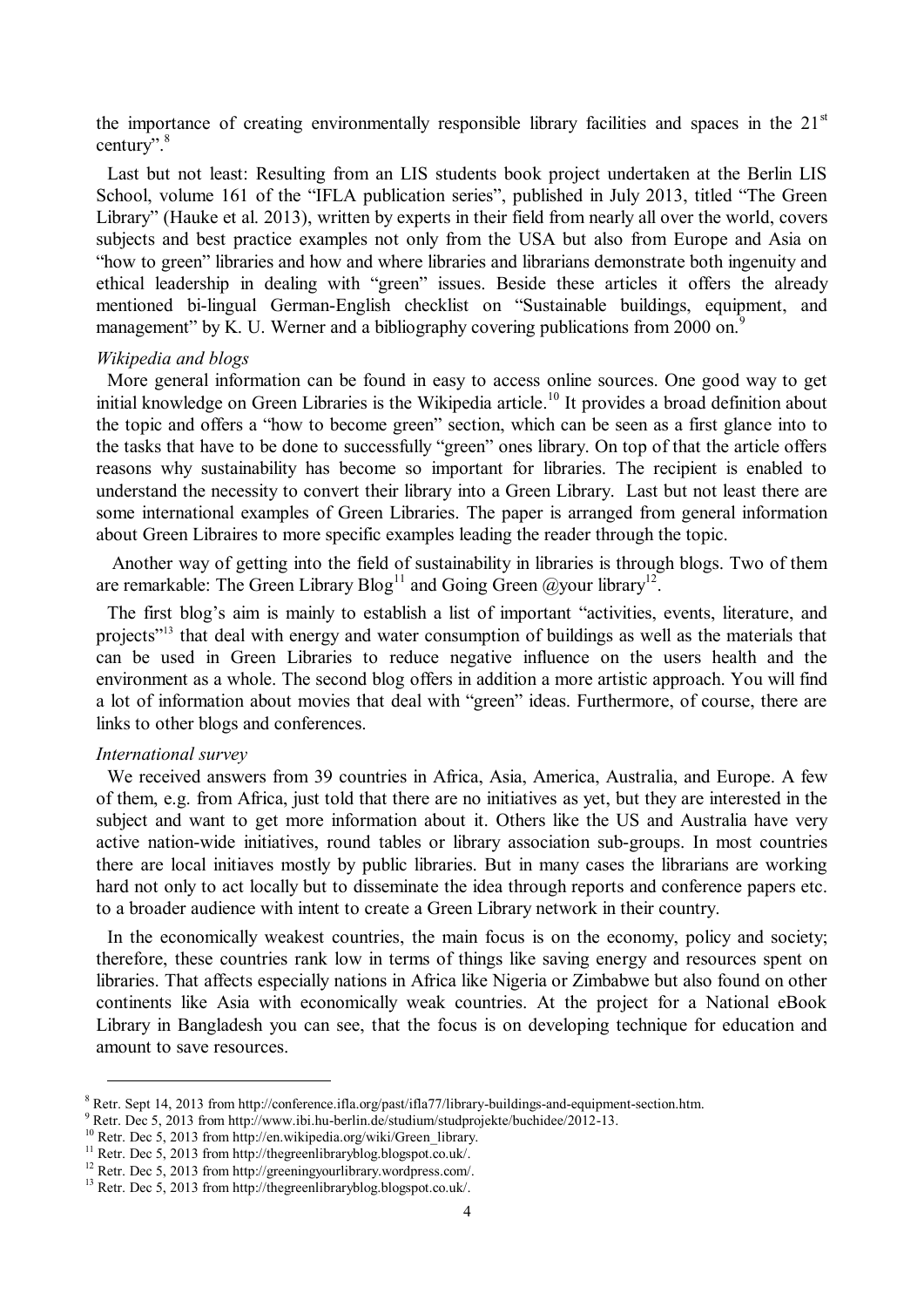In Asian countries the idea of Green Libraries is just beginning, since the topic how to deal and save resources gets more important worldwide. Especially in China there are reports, papers or group project**s** for this topic. Until now there are no national Green Library initiatives in Asia and the few one**s** that exist are part of an existing green environment concept. The exception is Singapore's 'My Tree House', the first Green Library for children, and Thailand's Kasetstart University Library which received the LEED (Leadership in Energy and Environment Design)<sup>14</sup> certification.

Environmental disasters such as the earthquake and tsunami in Japan can also be a chance for Green Libraries even when it is not specifically intended for libraries. Since the great earthquake in 2011 the nuclear plants were stopped and the country has a shortage of electricity which is a serious problem in summer. For this reason, some libraries grow plants by their windows and try to reduce the rate of electrical consumption.

Some European countries recognize responsible handlings of resources are necessary for the image and future of libraries. For this it is important to educate the public, hold workshops, teach about proper handling of waste, using the new media as well as using rooftop plantings to reduce  $CO<sub>2</sub>$ .

The commitment among European countries is different. The Librarians" Association of Istria, Croatia, established in 2011 a National Green Library project. Aim of the project was to educate the public, raising the awareness about sustainable development and environment protection. They organized lectures, workshops and public discussions. Different libraries and institutions participated at that project, with good feedback from the public.

Some of the Scandinavian countries have no specific national initiatives for Green Libraries but in general have programs for making cities greener. Public libraries are part of the municipal services which have common regulations and guidance for sustainable development. 2012 the Helsinki City Library had a nation-wide project, working with libraries and publishing guidelines on the internet.<sup>15</sup> There are also regional or local projects like the Albertslund Public Library in Denmark where the user can borrow free electric or water save-metres and the director visits local institutions to inform about green development and other issues.

On the national level beside the ALA Green Library Round Table, the Australian Library Association established the ALIA Sustainable Libraries Group<sup>16</sup> to inform and educate colleagues on issues of sustainability. Australia has one of the most developed programs for Green Libraries. "Tomorrow´s green library"<sup>17</sup> is a regional comprehensive guideline with the focus on building and running a library in a responsible way. It discusses the most opportune way how to use natural resources for the building like integration of daylight, airtight envelopment building design or using rooftops as gardens**,** and in addition offers resources online like e-book"s, e-journals"**,** and websites but also CD´s or DVD´s.

#### *Marketing the Green Library*

There are many public libraries carrying out activities on ecological education, designing databases containing ecological information, taking care for sustainability in many aspects, but do not advertise their projects. As it was already pointed out (Hauke & Werner 2013) ecological sustainability is very often an undervalued aspect for the marketing strategy of the library, but it has more impact on users as well as on stakeholders than one might expect. Library clients are calling on libraries not just to provide common services but to communicate a visible green

 $\overline{a}$ 

<sup>14</sup> Retr. Dec. 12 from http://www.leed.net/.

<sup>15</sup> Retr. Dec 8, 2013 from http://www.kirjastot.fi/kestavakehitys/.

<sup>&</sup>lt;sup>16</sup> Retr. Dec 8, 2013 from [http://alia.org.au/groups/alia-sustainable-libraries.](http://moodle.hu-berlin.de/%20http:/alia.org.au/groups/alia-sustainable-libraries)

<sup>&</sup>lt;sup>17</sup> Retr. Dec 8, 2013 from

[http://www.libraries.vic.gov.au/downloads/Shared\\_Leadership\\_Presentations\\_2012/report\\_tomorrows\\_green\\_library.pdf.](http://www.libraries.vic.gov.au/downloads/Shared_Leadership_Presentations_2012/report_tomorrows_green_library.pdf)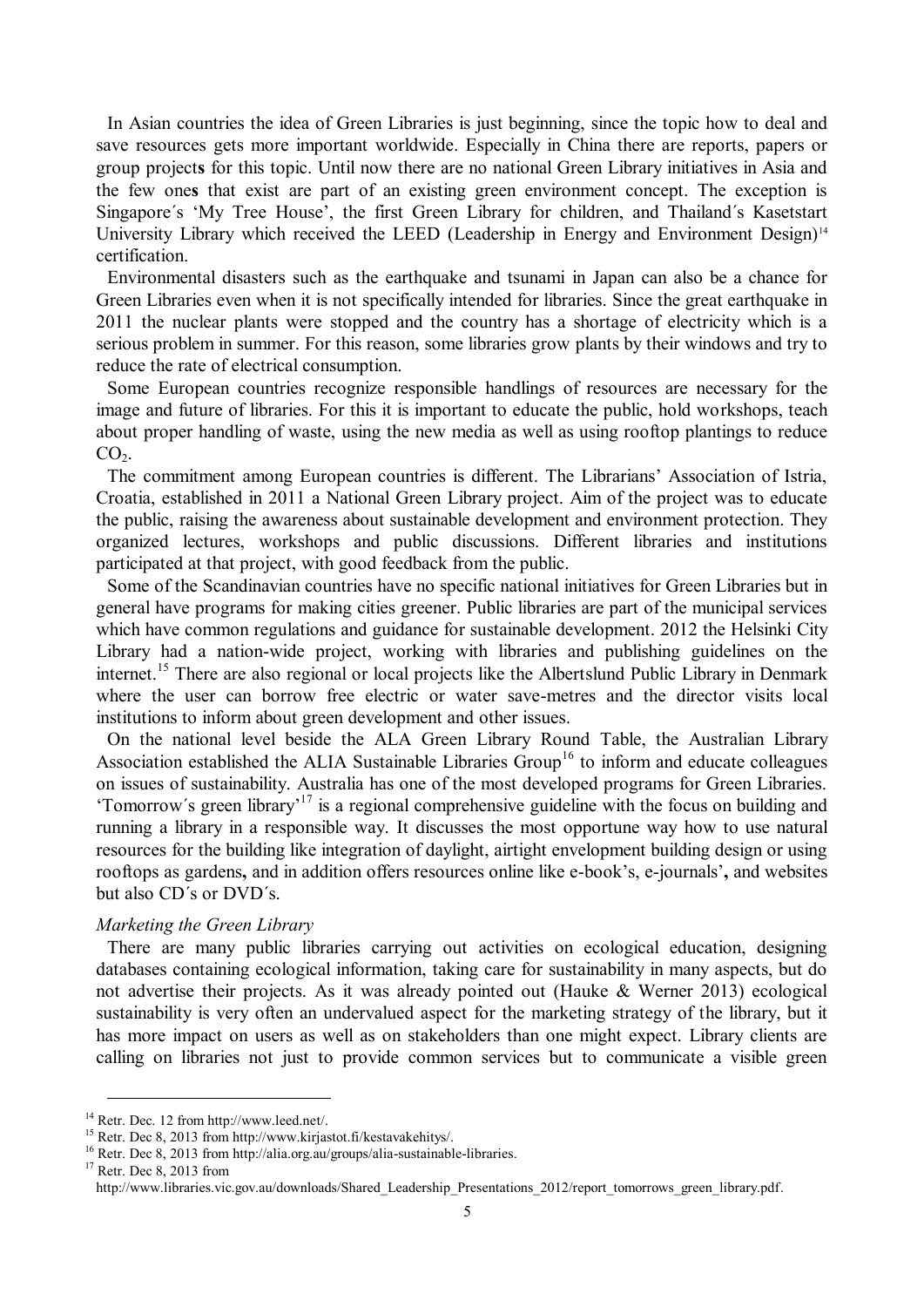identity. Therefore ecological sustainability should be part of the marketing strategy of the library as a socially responsible body. Even small steps in going green can have a big impact for the library"s image. There are infinite possibilities how to green and how to market the library.

Through following the "green library movement" (Antonelli 2008) libraries will undoubtedly meet their customers' demands. Creating "... a visible green image for the library is an important part of the environmental work (Sahavirta 2013, 330)". Therefore it should be incorporated into a successful marketing strategy, like in Croatia<sup>18</sup> and Finland<sup>19</sup>.

#### **Conclusion and outlook**

There are many national and international efforts to promote the idea of "Green Libraries", but nevertheless there are still many countries in which libraries and national library associations have not recognized this development concept. They need to be informed and advised on this relevant trend and encouraged to participate in the collective environmental responsibility in an increasingly globalized and complex world.

The upcoming LIS generation, the future librarians are called to take over the "Tomorrow"s Green Library" (Logan et al. [2012]) initiatives and to catch the chance of marketing the library in a new, customer orientated, sustainable way.

#### **References**

 $\overline{a}$ 

ALIA Sustainable Libraries Group (2010). *Green Libraries Guide.* Brisbane: Australian Library and Information Society. Retr. February 10, 2013 from http://www.alia.org.au/groups/sustain/Green.Libraries.Guide.pdf.

Antonelli, M. (2008). The green library movement: an overview and beyond. *Electronic Green Journal*, 1 (27), [11 pp]. Retr. Sept 14, 2013 from http://escholarship.org/uc/item/39d3v236.

Armstrong, H. (1971). *The Role of the library in environmental education*. Sedro-Woolley Project Report No.  $\frac{4}{4}$  Retr. Sept 14, 2013 from http://www.eric.ed.gov/ERICWebPortal/recordDetail?accno=ED102047.

Boyden, L., & Weiner, J. (2000). Sustainable libraries: teaching environmental responsibility to communities. *The Bottom Line, 13* (2), 74–83. Retr. Sept 14, 2013 from http://www.emeraldinsight.com/journals.htm?articleid=860757 (subject to license).

Coyle, C. (2008). How to make your library green. *American Libraries,* 39 (4), 43. Retr. Sept 14, 2013 from http://connection.ebscohost.com/c/articles/31557365/how-make-your-library-green (subject to license)

Davis, J. (2008). The greening of SLA. *Searcher,* 16f. + 54–56. Retr. Sept 14, 2013 from http://connection.ebscohost.com/c/proceedings/34994301/2-greening-sla (subject to license).

Genovese, P. & Albanese, P. (2013). "Sustainability can serve as a tool to build community …" In P. Hauke, K.U. Werner & K. Latimer (eds.), *The Green Library = Die grüne Bibliothek* (pp. 39– 64). Munich: De Gruyter Saur (IFLA Publications, 161).

Hauke, P., Latimer, K., & Werner, K. U. (eds.) (2013). *The Green Library = Die grüne Bibliothek. The challenge of environmental sustainability*, ed. on behalf of IFLA. München/Boston: de Gruyter Saur, 2013.

Hauke, P. & Werner, K. U. (2013) *Going green as a marketing tool for libraries: environmentally sustainable management practices*. Paper presented at: IFLA World Library and Information Congress, 17-23 August 2013, Singapore. Retr. December 4, 2013 from [http://library.ifla.org/147/1/086-hauke-en.pdf.](http://library.ifla.org/147/1/086-hauke-en.pdf)

Link, T. (1992). ALA"s task force on the environment. *Green Library Journal,* 1, 53–54.

<sup>&</sup>lt;sup>18</sup> Retr. Dec 8, 2013 from [http://de.scribd.com/doc/189176157/Project-%E2%80%9EGreen-library%E2%80%9C-of-the-Public](http://de.scribd.com/doc/189176157/Project-%E2%80%9EGreen-library%E2%80%9C-of-the-Public-library-%E2%80%9EFran-Galovic%E2%80%9C-Koprivnica-CROATIA-Acitivites-2012-2013)[library-%E2%80%9EFran-Galovic%E2%80%9C-Koprivnica-CROATIA-Acitivites-2012-2013.](http://de.scribd.com/doc/189176157/Project-%E2%80%9EGreen-library%E2%80%9C-of-the-Public-library-%E2%80%9EFran-Galovic%E2%80%9C-Koprivnica-CROATIA-Acitivites-2012-2013) [https://www.facebook.com/zelenaknjiznica.](https://www.facebook.com/zelenaknjiznica) http://duha.mzk.cz/clanky/zelena-knihovna.

<sup>19</sup> Retr. Dec 8, 2013 from [http://blogs.helsinki.fi/librarynews/2013/10/08/kaisa-talolle-leed-ymparistosertifikaatti/.](http://blogs.helsinki.fi/librarynews/2013/10/08/kaisa-talolle-leed-ymparistosertifikaatti/) [http://www.oamk.fi/kirjasto/tietoa\\_kirjastosta/vihrea\\_kirjasto/.](http://www.oamk.fi/kirjasto/tietoa_kirjastosta/vihrea_kirjasto/) http://www.helmet.fi/en-US/Libraries and services/Vallila\_Library/Whats\_going\_on/Vallila\_Library\_Green\_Library%281983%29.